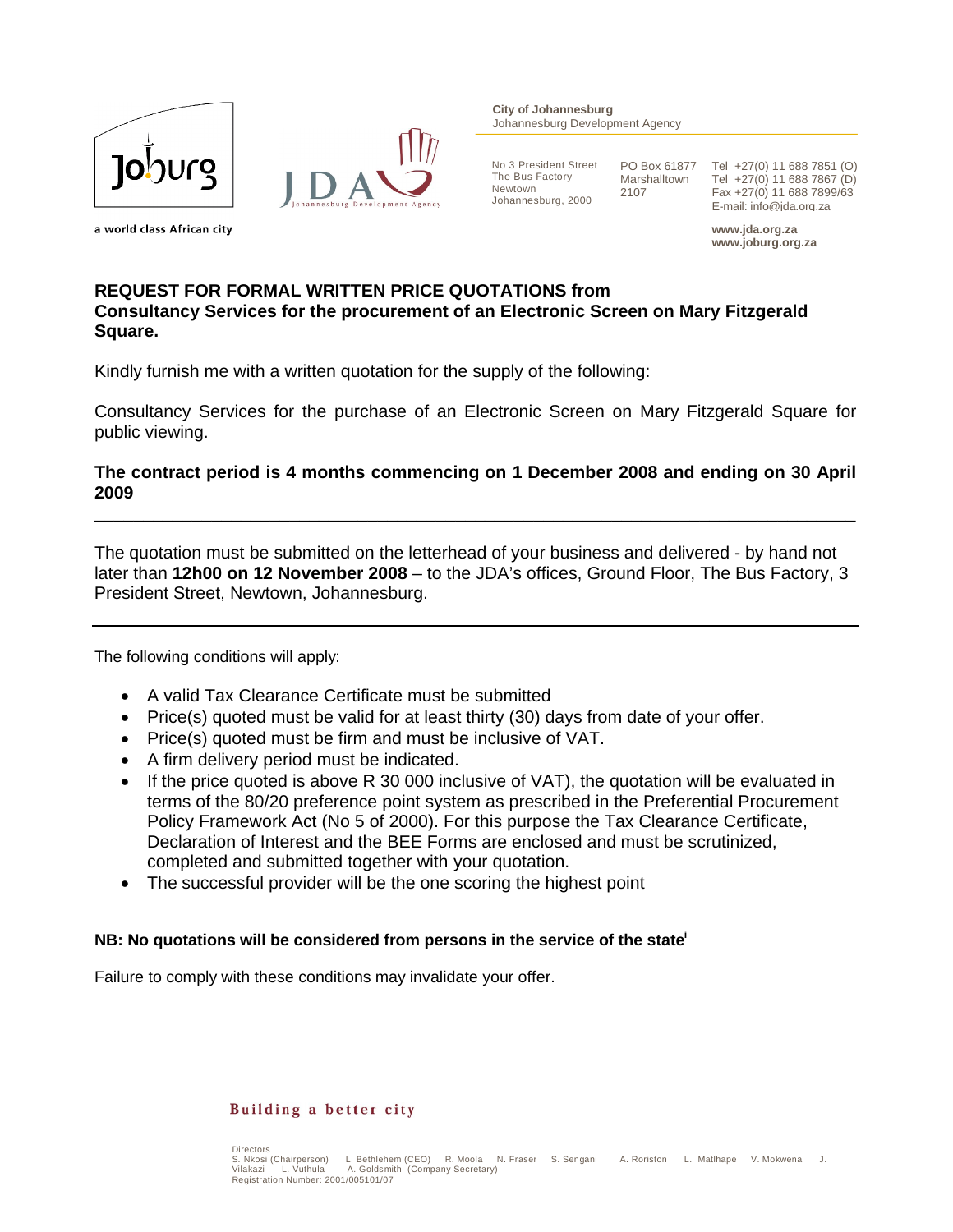Yours faithfully **Celestine Mouton Development Manager** 011 688 7834 cmouton@jda.org.za

 $1$  \* MSCM Regulations: "in the service of the state" means to be -

(a) a member of  $-$ 

-

(i) any municipal council; (ii) any provincial legislature; or (iii) the national Assembly or the national Council of provinces;

- (b) a member of the board of directors of any municipal entity;
- (c) an official of any municipality or municipal entity;
- (d) an employee of any national or provincial department, national or provincial public entity or constitutional institution within the meaning of the Public Finance Management Act, 1999 (Act No.1 of 1999);
- (e) a member of the accounting authority of any national or provincial public entity; or
- (f) an employee of Parliament or a provincial legislature.

### **PRESENTATION OF QUOTATIONS**

Submissions are to consist of a short (not to exceed 30 pages) and comprehensible report that must provide the JDA with sufficient information to make a sound and fair evaluation of the quotation as well as the experience and capability of the applicant to undertake and manage the project successfully. The report should **use the same item numbers as below** for the required sections of the report. The following information must be clearly spelt out :

- 1. Company Background, lists of **similar** (not all) projects including client name, contact person and telephone number.
- 2. Provide an organogram of the **individuals to be involved on this project** and note their designations. Attach detailed résumé's of **said individuals**. A company profile showing all members CV's is not acceptable.
- 3. Tenderers are to illustrate where the proposed team is currently committed and what percentage of their time is spent on said commitments. The value of each commitment must also be declared as well as a percentage estimate of the time planned to be dedicated to this project.
- 4. Applicants are required to submit detailed quotations based on identifiable deliverables defined in rand terms. Applicants are to submit a cash flow which illustrates the fee proposal linked to deliverables. All disbursements, etc are to be **included** in the quotations. Tenderers are to provide a detailed summary of their proposed services.
- 5. The applicant's SMME status.
- 6. Proof of registration with the appropriate engineering authority.
- 7. An original valid Tax Clearance Certificate.
- 8. The Declaration of Interest and the BEE Forms as found on the JDA website, must be scrutinized, completed and submitted together with your quotation.